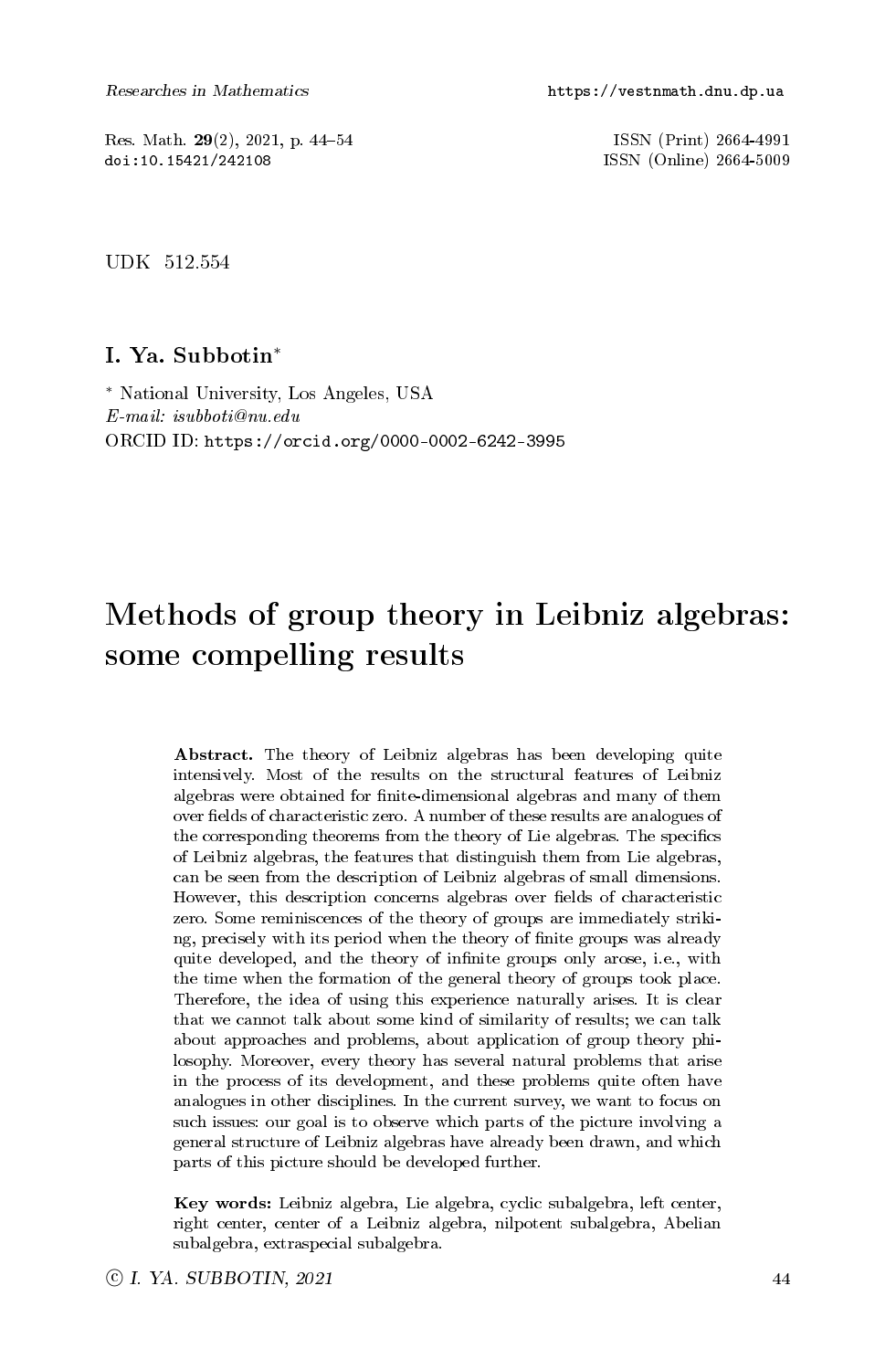**Анотація.** Теорія алгебр Лейбніца розвивалася досить інтенсивно. Більшість результатів щодо структурних особливостей алгебр Лейбніца були отримані для скінченновимірних алгебр, і багато з них над полями нульової характеристики. Частина цих результатів є аналогами відповідних теорем з теорії алгебр Лі. Специфіку алгебр Лейбніца, особливості, що відрізняють їх від алгебр Лі, можна побачити з опису алгебр Лейбніца малих вимірностей. Однак цей опис стосується алгебр над полями нульової характеристики. Деякі спогади про теорію груп відразу кидаються в очі, а саме спогади, пов'язані з тим періодом, коли теорія скінченних груп була вже досить розвиненою, а теорія нескінченних груп лише виникла, тобто з тим часом, коли відбувалося становлення загальної теорії груп. Тому закономірно виникає iдея використання цього досвіду. Зрозуміло, що не можна говорити про якусь подібність результатів; ми можемо говорити про підходи та задачі, про застосування філософії теорії груп. Більше того, кожна теорія має низку природних проблем, які виникають у процесі її розвитку, і ці проблеми досить часто мають аналоги в інших дисциплінах. У даній оглядовій статті зосередимось на споспостереженні того, які частини малюнка із загальною структурою алгебр Лейбніца вже були намальовані, а які частини цієї картини слід розвивати далі.

Ключові слова: алгебра Лейбніца, алгебра Лі, циклічна підалгебра, лівий центр, правий центр, центр алгебри Лейбніца, нільпотентна підалгебра, абелева підалгебра, екстраспеціальна підалгебра.

MSC2020: Pri 17A32, Sec 17A60, 17B30

#### 1. Introduction and some remarks

Let L be an algebra over a field F with the binary operations  $+$  and  $[,$ . Then L is called a Leibniz algebra (more precisely a left Leibniz algebra) if it satisfies the Leibniz identity

$$
[[a, b], c] = [a, [b, c]] - [b, [a, c]]
$$

for all  $a, b, c \in L$ .

Another form of this identity is:  $[a, [b, c]] = [[a, b], c] + [b, [a, c]]$ .

An algebra R over a field F is called *right Leibniz* if it satisfies the Leibniz identity

$$
[a,[b,c]] = [[a,b],c] - [[a,c],b]
$$

for all  $a, b, c \in L$ .

Note at once that the classes of left Leibniz algebras and right Leibniz algebras are different. The following simple example justifies it.

Let  $F$  be an arbitrary field and  $L$  be a vector space over  $F$  having a basis  ${a, b}$ . Define the operation [,] on L by the following rule:

$$
[a, a] = [a, b] = b, [b, a] = [b, b] = 0.
$$

It is not hard to check that L becomes a left Leibniz algebra. But

$$
0 = [[a, a], a] \neq [[a, a], a] + [a, [a, a]] = [a, b] = b.
$$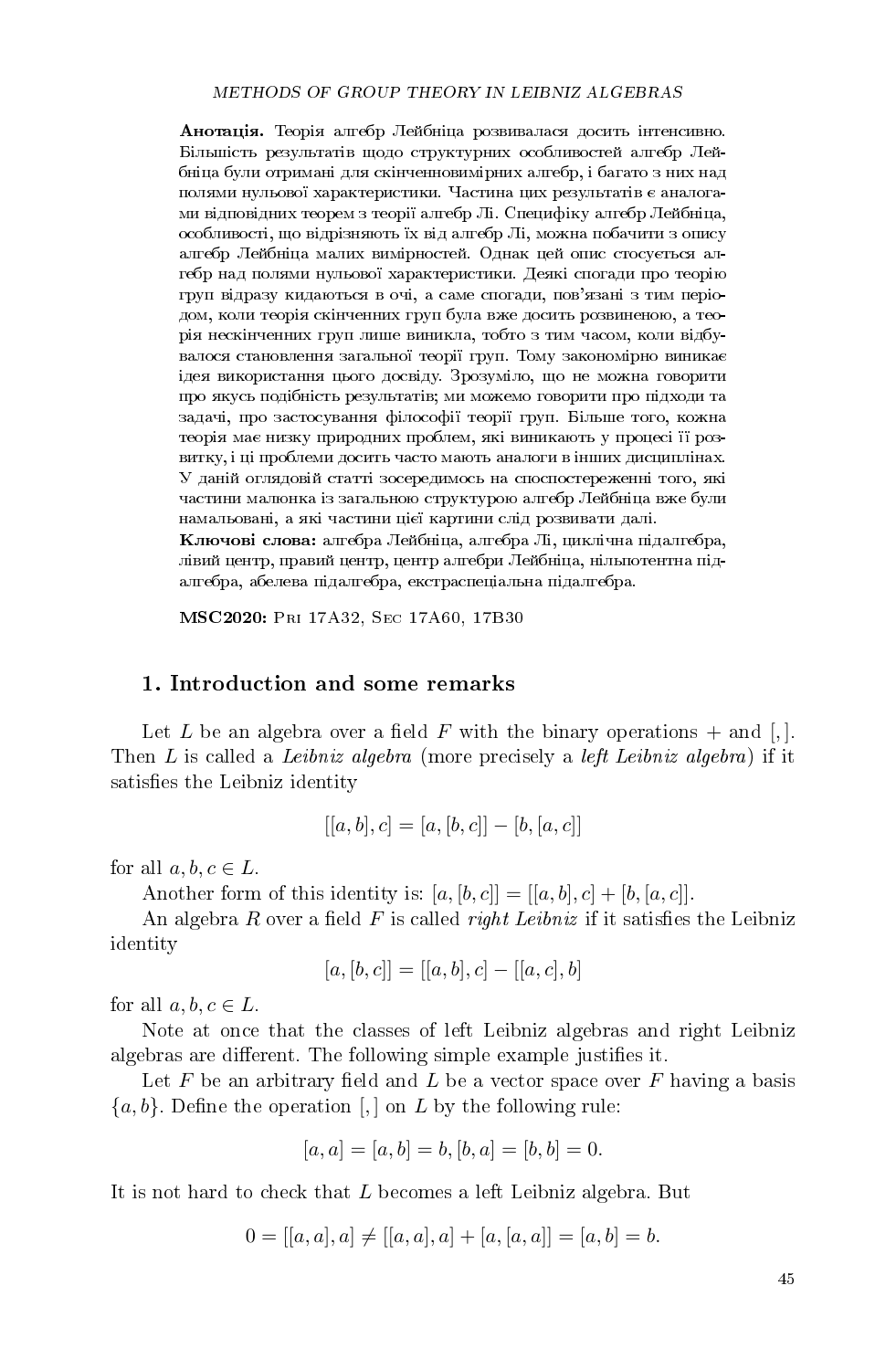Let R be a right Leibniz algebra, then put  $[a, b] = [b, a]$ . Then we have

$$
[[[a, b]], c]] = [c, [b, a]] = [[c, b], a] - [[c, a], b] =
$$

$$
= [[a, [b, c]]] - [[b, [a, c]]].
$$

Thus, this substitution leads us to a left Leibniz algebra. Similarly, we can make a transfer from a left Leibniz algebra to a right Leibniz algebra.

We prefer to work with the left Leibniz algebras. Thus, further, the term a Leibniz algebra stands for a left Leibniz algebra.

Note at once that if  $L$  is a Lie algebra, then

$$
[[a, b], c] + [[b, c], a] + [[c, a], b] = 0.
$$

It follows that

$$
[[a, b], c] = -[[b, c], a] - [[c, a], b] = [a, [b, c]] + [b, [c, a]] = [a, [b, c]] - [b, [a, c]],
$$

which shows that every Lie algebra is a Leibniz algebra.

Conversely, suppose that  $[a, a] = 0$  for each element  $a \in L$ . Then for arbitrary elements  $a, b \in L$  we have

$$
0 = [a + b, a + b] = [a, a] + [a, b] + [b, a] + [b, b] = [a, b] + [b, a].
$$

It follows that  $[a, b] = -[b, a]$ . Then we obtain

$$
0 = [[a, b], c] - [a, [b, c]] + [b, [a, c]] =
$$
  
= [[a, b], c] + [[b, c], a] - [[a, c], b] =  
= [[a, b], c] + [[b, c], a] + [[c, a], b]

for all  $a, b, c \in L$ . Thus, Lie algebras can be characterized as Leibniz algebras in which  $[a, a] = 0$  for every element  $a \in L$ .

Leibniz algebras first appeared in the paper of A. Blokh  $[3]$ . In this paper, A. Blokh used the term D-algebras. After two decades, a real interest to Leibniz algebras significantly rose. It is happened thanks to the work of J. L. Loday [18]. J.-L. Loday "rediscovered" these algebras and used the term Leibniz algebras for them.

In [19] J.-L. Loday and T. Pirashvili began the systematic study of properties of Leibniz algebras.

Since that, the theory of Leibniz algebras has developed very intensively in many different directions. Some of the results of this theory were presented in the recent book of Sh.A. Ayupov, B.A. Omirov, I.S. Rakhimov [2].

The Leibniz algebras appeared to be naturally related to several areas such as differential geometry, homological algebra, classical algebraic topology, algebraic K-theory, loop spaces, noncommutative geometry, and so on. They found some applications in physics.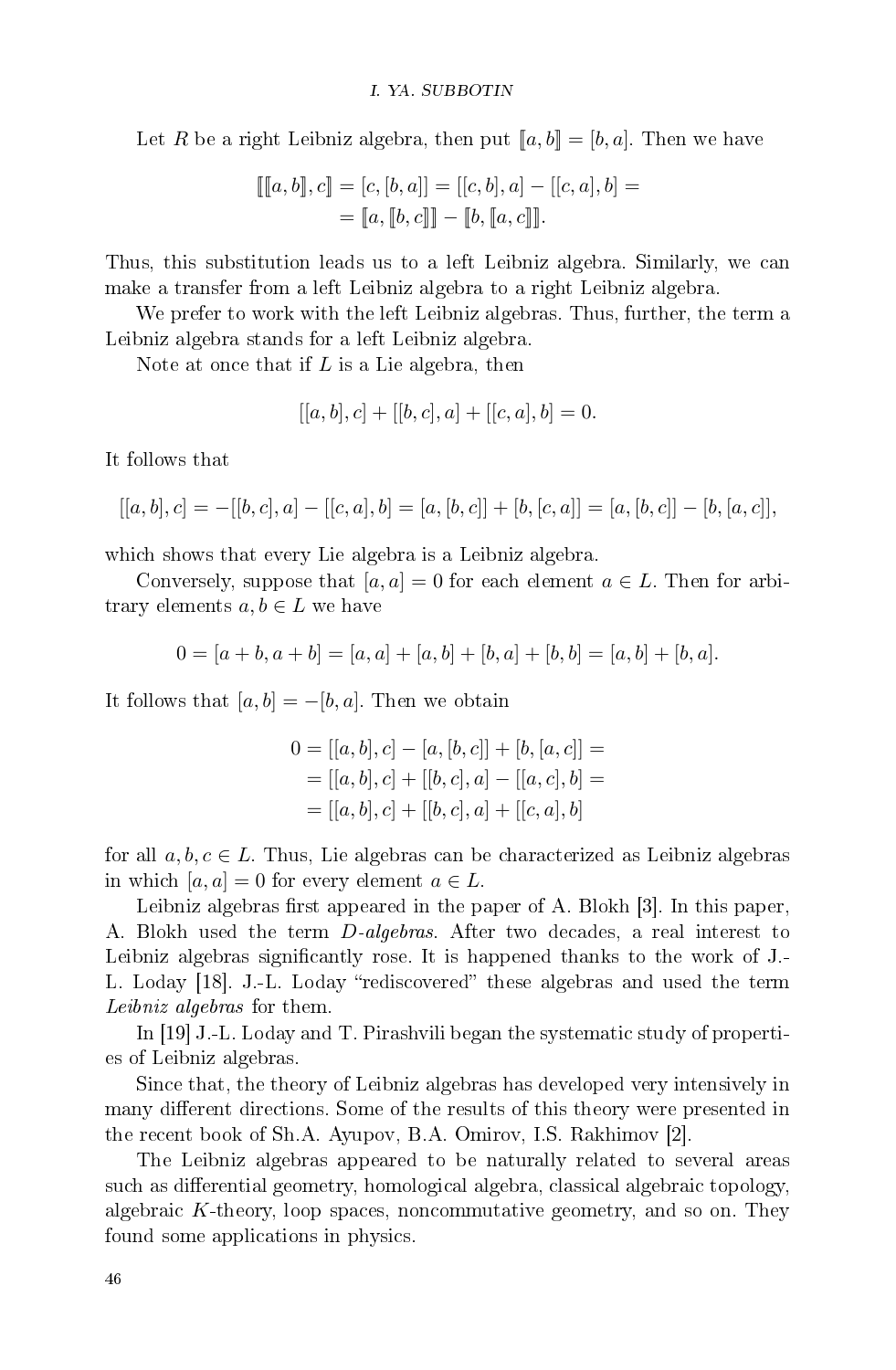In the theory of Lie algebras, there is a large part, in which questions like those that arise in group theory are considered. I. Stewart called it "Infinitedimensional Lie algebras in the spirit of the infinite group theory". It is not just direct analogies since the final results were not always completely similar to the parallel results in the group theory. It is a more comprehensive consideration of problems, approaches, and setting tasks. Nevertheless, this part of the theory of Lie algebras is developed very intensively, there is a huge array of articles and several books. Take into account that the Lie algebras are exactly the anticommutative Leibniz algebras. If you look for some parallels, you will notice that the relationships between Leibniz algebras and Lie algebras in some ways resemble the relationships between non-Abelian and Abelian groups. Note that a very large part of articles concerned Leibniz algebras dealt with only finite-dimensional Leibniz algebras, and in most of these articles the algebras were considered over a field of characteristic 0. This situation is very similar to that which developed in the theory of groups at the beginning of the appearance of the theory of infinite groups. Therefore, it is natural to use the rich experience that group theory has. Here we are not talking about results, but about approaches and philosophies. There are similar concepts in various algebraic structures, therefore similar problems arise there. For example, in any algebraic structure, one of the first tasks is the study of substructures generated by a single element. In Lie algebras, the situation is trivial: a cyclic subalgebra of a Lie algebra  $L$ , generated by an element  $a$ , coincides with a subspace, generated by a. In contrast to Lie algebras, the situation with cyclic subalgebras in Leibniz algebras turned out to be very difficult. Description of cyclic Leibniz algebras has been obtained in the paper [5].

For the case of the field of complex numbers, the description of cyclic finitedimensional Leibniz algebras was obtained in the paper [24]; however, it does not show the structure of cyclic Leibniz algebras.

Another natural problem that immediately arises is the study of the structure of Leibniz algebras, whose subalgebras are ideals. In group theory, a similar problem was solved a very long time ago in the classical papers of R. Dedekind and R. Baer. The Lie algebras with this property are abelian. But for Leibniz algebras, the structure of algebras, whose subalgebras are ideals, is far from being plain. The structure of such Leibniz algebras was described in the paper [9] by L.A. Kurdachenko, N.N. Semko, and I.Ya. Subbotin.

Such an algebra L has the following structure:  $L = E \oplus Z$  where Z is a subalgebra of the center of  $L$  and  $E$  is an extraspecial algebra such that  $[x, x] \neq 0$  for each element  $x \notin \zeta(E)$ .

A Leibniz algebra  $L$  is called an *extraspecial* algebra, if it satisfies the following condition:

- $\zeta(L)$  is non-trivial and has dimension 1;
- $L/\zeta(L)$  is abelian.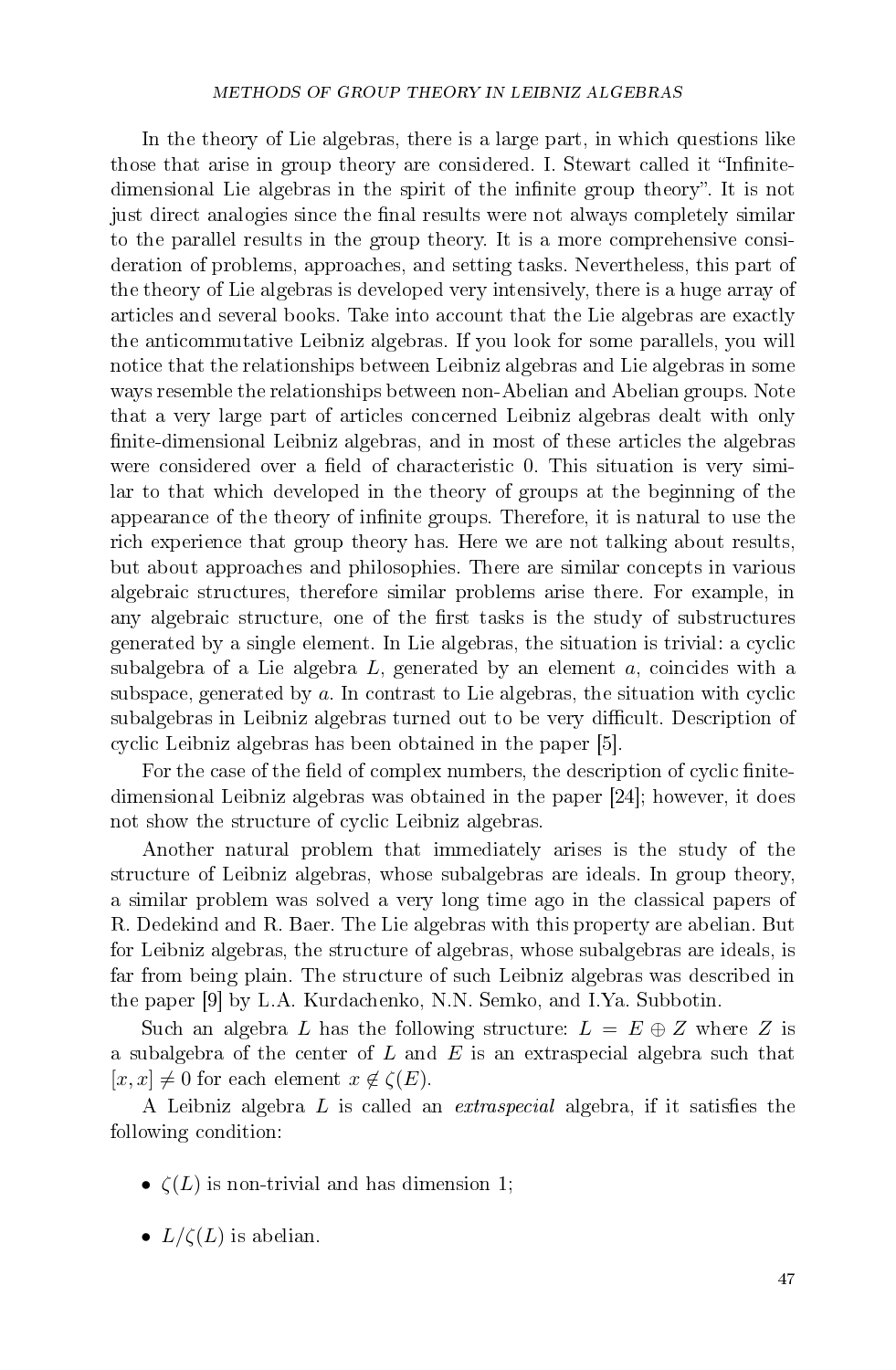The center  $\zeta(L)$  of a Leibniz algebra L is defined in the following way:

 $\zeta(L) = \{x \in L | [x, y] = 0 = [y, x] \text{ for each element } y \in L \}.$ 

Here is the list of some important steps done on the way of developing Leibniz Algebra systematic theory which is parallel to group theory.

- 1. In the article [5] a description of the structure of cyclic Leibniz algebras and a description of minimal Leibniz algebras, i.e. Leibniz algebras, all proper subalgebras of which are Lie algebras, were obtained.
- 2. A study of Leibniz algebras, all proper subalgebras of which are ideals one can find in  $[9]$ .
- 3. In [6] the Leibniz algebras, all proper subalgebras of which are either ideals or have a zero kernel were described.
- 4. The Leibniz algebras in which the relation "to be an ideal" is transitive were described in [12].
- 5. The articles [13] and [14] are dedicated to Leibniz algebras, all proper subalgebras of which are either ideals or contraideals.
- 6. The article  $[10]$  is dedicated to analysis of the influence of anticommutativity on the structure of Leibniz algebras.
- 7. A proof of the existence of a locally nilpotent radical in Leibniz algebras and introduction of generalized nilpotent classes of Leibniz algebras one can find in  $[11]$ .
- 8. The article [15] is dedicated to description of Leibniz algebras, all proper subalgebras of which are either left ideals or contraideals.
- 9. The articles [16] and [17] developed an analogue of Schur's theorem and its generalizations.

## 2. Nilpotency of Leibniz algebras

To give the reader a flavor of the listed above results, in this section we consider some results related to the concept of nilpotency. This concept arises both in the theory of groups and in the theory of rings and algebras (associative and non-associative). In the theory of Leibniz algebras this concept arises as follows.

Every Leibniz algebra L has the following specific ideal. Denote by  $\text{Leib}(L)$ the subspace generated by the elements [a, a],  $a \in L$ . We note that  $\text{Leib}(L)$  is an ideal of L. Indeed, for arbitrary elements  $a, x \in L$  we have

$$
[a,[a,x]] = [[a,a],x] + [a,[a,x]], \text{ so } [[a,a],x] = 0.
$$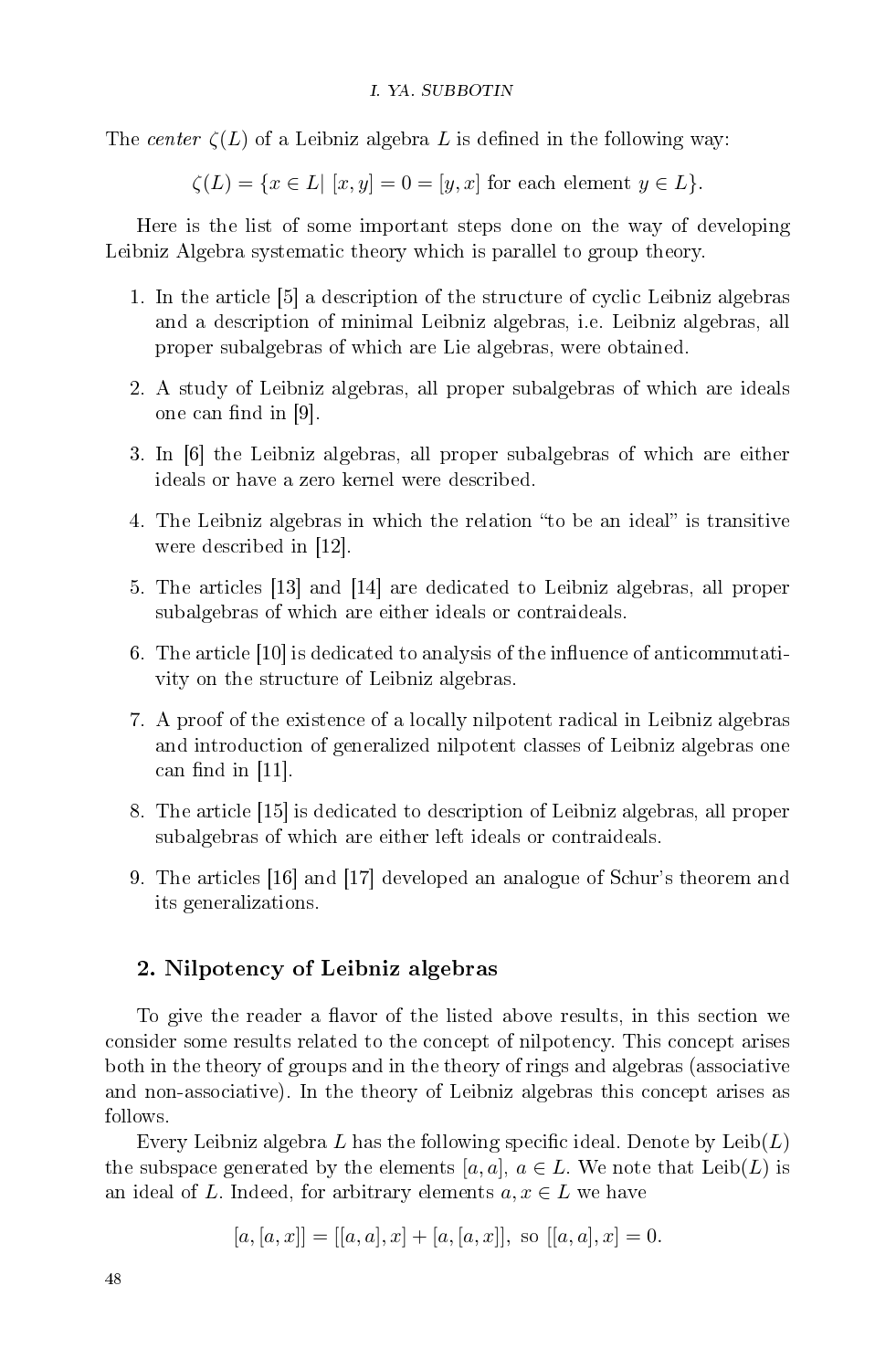Furthermore,

$$
[x + [a, a], x + [a, a]] = [x, x] + [x, [a, a]] + [[a, a], x] + [[a, a], [a, a]] =
$$
  

$$
= [x, x] + [x, [a, a]].
$$

It follows that  $[x, [a, a]] = [x + [a, a], x + [a, a]] - [x, x] \in \text{Leib}(L)$ . Put  $K = \text{Leib}(L)$ . Then in the factor-algebra  $L/K$  we have

$$
[a + K, a + K] = [a, a] + K = K
$$

for each element  $a \in L$ . By above, we obtain that  $L/K$  is a Lie algebra. Conversely, suppose that H is an ideal of L such that  $L/H$  is a Lie algebra. Then

$$
H = [a + H, a + H] = [a, a] + H,
$$

which implies that  $[a, a] \in H$  for every element  $a \in L$ . Then Leib $(L) \leq H$ .

The ideal Leib $(L)$  is called the Leibniz kernel of algebra L.

We note the following important property of the Leibniz kernel:

$$
[[a, a], x] = [a, [a, x]] - [a, [a, x]] = 0.
$$

This property shows that  $\text{Leib}(L)$  is an abelian subalgebra of L.

Let  $L$  be a Leibniz algebra. Define the *lower central series* of  $L$ 

$$
L = \gamma_1(L) \geq \gamma_2(L) \geq \ldots \gamma_{\alpha}(L) \geq \gamma_{\alpha+1}(L) \geq \ldots \gamma_{\delta}(L)
$$

by the following rule:  $\gamma_1(L) = L$ ,  $\gamma_2(L) = [L, L]$ , and, recursively,  $\gamma_{\alpha+1}(L) =$  $[L, \gamma_\alpha(L)]$  for all ordinals  $\alpha$  and  $\gamma_\lambda(L) = \bigcap$  $\mu<\lambda$  $\gamma_\mu(L)$  for the limit ordinals  $\lambda$ . The

last term  $\gamma_{\delta}(L)$  is called the *lower hypocenter* of L. We have  $\gamma_{\delta}(L) = [L, \gamma_{\delta}(L)]$ . Since  $\zeta(L)$  is an ideal of L, we can consider the factor-algebra  $L/\zeta(L)$ .

A Leibniz algebra L is called *nilpotent* if there exists a positive integer  $k$ such that  $\gamma_k(L) = \langle 0 \rangle$ . More precisely, L is said to be nilpotent of nilpotency class c if  $\gamma_{c+1}(L) = \langle 0 \rangle$ , but  $\gamma_c(L) \neq \langle 0 \rangle$ . We denote by ncl(L) the nilpotency class of L.

In some algebraic structures another definition of nilpotency based on the concept of the (upper) central series is used. In fact, suppose that  $L$  is a nilpotent Leibniz algebra and  $\gamma_{k+1}(L) = \langle 0 \rangle$ . For each factor  $\gamma_j(L)/\gamma_{j+1}(L)$ we have  $[L, \gamma_j(L)] = \gamma_{j+1}(L)$  and  $[\gamma_j(L), L] \leq \gamma_{j+1}(L)$ , and this leads us to the following concepts.

Let A, B be ideals of L such that  $A \leq B$ . The factor  $B/A$  is called *central*  $(in L)$  if  $[L, B], [B, L] \leqslant A$ .

Starting from the center we can define the *upper central series* 

$$
\langle 0 \rangle = \zeta_0(L) \leqslant \zeta_1(L) \leqslant \ldots \zeta_{\alpha}(L) \leqslant \zeta_{\alpha+1}(L) \leqslant \ldots \zeta_{\gamma}(L) = \zeta_{\infty}(L)
$$

of the Leibniz algebra L by the following rule:  $\zeta_1(L) = \zeta(L)$  is the center of L, and recursively  $\zeta_{\alpha+1}(L)/\zeta_{\alpha}(L) = \zeta(L/\zeta_{\alpha}(L))$  for all ordinals  $\alpha$ , and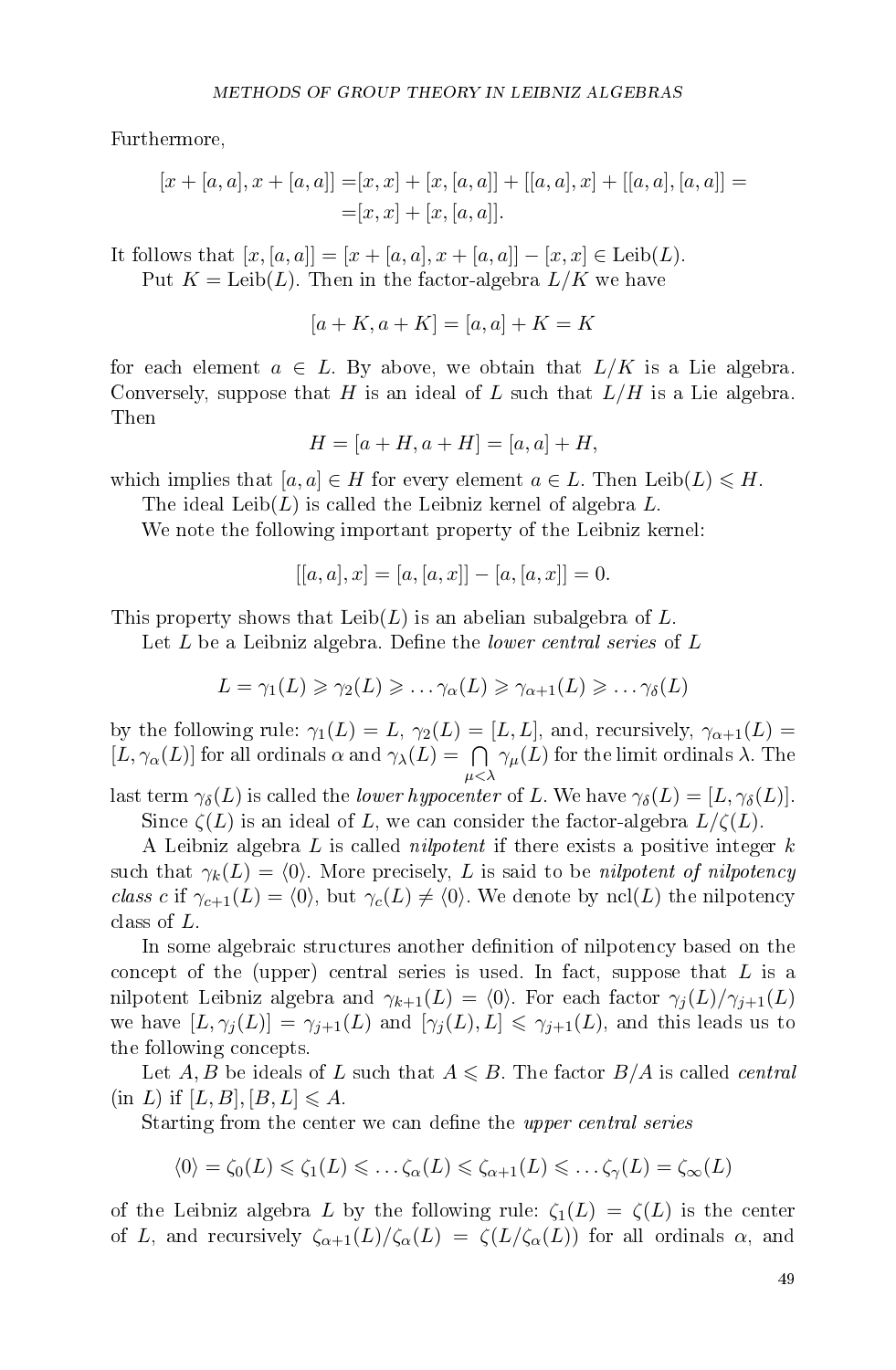$\zeta_\lambda(L) = \bigcup$  $\mu<\lambda$  $\zeta_\mu(L)$  for limit ordinals  $\lambda$ . By definition, each term of this series is an ideal of L. The last term  $\zeta_{\infty}(L)$  of this series is called the upper hypercenter of L. A Leibniz algebra L is said to be *hypercentral* if it coincides with the upper hypercenter. Denote by  $zI(L)$  the length of upper central series of L.

It is a well-known that in nilpotent Lie algebras and nilpotent groups the lower and the upper central series have the same length.

Let

$$
\langle 0 \rangle = C_0 \leqslant C_1 \leqslant \ldots C_{\alpha} \leqslant C_{\alpha+1} \leqslant \ldots C_{\gamma} = L
$$

be an ascending series of ideals of a Leibniz algebra L. This series is called central if  $C_{\alpha+1}/C_{\alpha} \le \zeta(L/C_{\alpha})$  for each ordinal  $\alpha < \gamma$ . In other words,  $[C_{\alpha+1}, L], [L, C_{\alpha+1}] \leq C_{\alpha}$  for each ordinal  $\alpha < \gamma$ .

We note the following properties of central series [16].

**Theorem 1.** Let L be a Leibniz algebra over a field F, and

 $\langle 0 \rangle = C_0 \leqslant C_1 \leqslant \ldots \leqslant C_n = L$ 

be a finite central series of L. Then

- (i)  $\gamma_i(L) \leq C_{n-i+1}$ , so that  $\gamma_{n+1}(L) = \langle 0 \rangle$ .
- (ii)  $C_j \leqslant \zeta_j(L)$ , so that  $\zeta_n(L) = L$ .
- (iii) If j, k are positive integer such that  $k \geq j$ , then

$$
[\gamma_j(L), \zeta_k(L)], [\zeta_k(L), \gamma_j(L)] \leq \zeta_{k-j}(L).
$$

As a corollary we obtain

**Corollary 1.** Let L be a Leibniz algebra over a field  $F$  and suppose that L has a finite central series

$$
\langle 0 \rangle = C_0 \leqslant C_1 \leqslant \ldots \leqslant C_n = L.
$$

Then L is nilpotent and  $\text{ncl}(L) \leqslant n$ . Furthermore, the upper central series of L is finite,  $\zeta_{\infty}(L) = L$ ,  $zI(L) \leq n$ . Moreover,  $\operatorname{ncI}(L) = zI(L)$ .

The last result shows that a Leibniz algebra  $L$  is nilpotent if and only if there is a positive integer k such that  $L = \zeta_k(L)$ . The least positive integer having this property coincides with nilpotency class of  $L$ . So, as in the cases of Lie algebras and groups, the definition of nilpotency can be given here using the notion of the upper central series.

It will be appropriate to note that the Leibniz algebra L can be associative.

**Theorem 2.** Let L be a Leibniz algebra over a field  $F$ . Then L is associative if and only if  $[L, L] \leq \zeta(L)$ .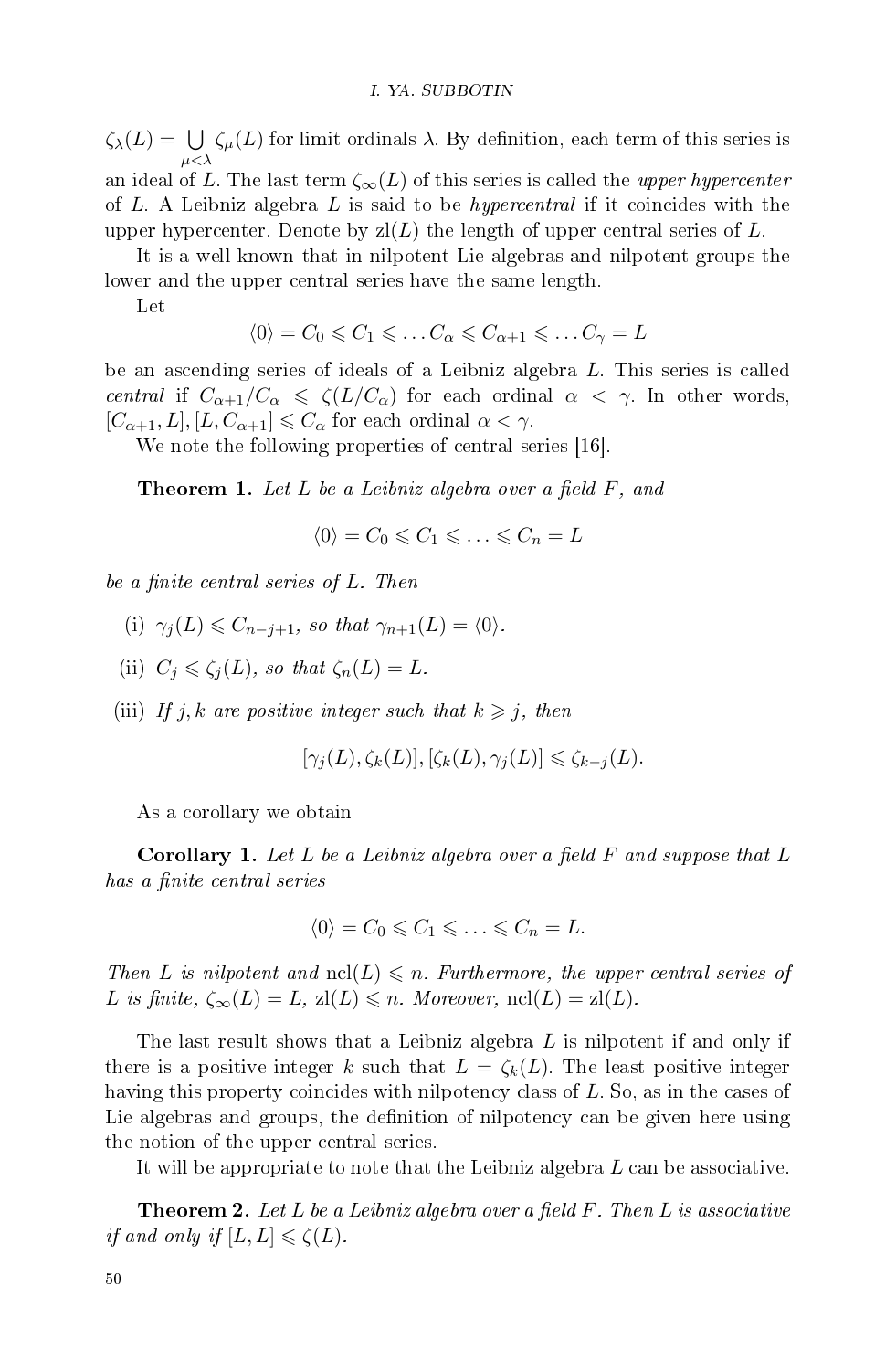The concepts of upper and lower central series immediately leads us to the mentioned classes of Leibniz algebras.

A Leibniz algebra L is said to be hypercentral if it coincides with the upper hypercenter.

A Leibniz algebra L is said to be hypocentral if its lower hypocenter is trivial.

In the case of finite dimensional algebras, these two concepts coincide, but, in general, these two classes are very different.

Thus, for finitely generated hypercentral Leibniz algebras we have (see [11])

**Theorem 3.** Let L be a finitely generated Leibniz algebra over a field  $F$ . If  $L$  is hypercentral, then  $L$  is nilpotent. Moreover,  $L$  has finite dimension. In particular, a finitely generated nilpotent Leibniz algebra has finite dimension.

This result is an analog of a similar group theoretical result proved by A.I. Mal'cev [20].

At the same time, a finitely generated hypocentral Leibniz algebra can have infinite dimension. A simple example, which shows it is a cyclic Leibniz algebra, generated by an element of infinite depth.

A Leibniz algebra L is said to be *locally nilpotent* if every finite subset of L generates a nilpotent subalgebra.

That is why, hypercentral Leibniz algebras give us examples of locally nilpotent algebras.

We obtained the following characterization of hypercentral Leibniz algebras.

**Theorem 4.** Let L be a Leibniz algebra over a field  $F$ . Then L is hypercentral if and only if for each element  $a \in L$  and every countable subset  ${x_n | n \in \mathbb{N}}$  of elements of L there exists a positive integer k such that all commutators  $[x_1, \ldots, x_j, a, x_{j+1}, \ldots, x_k]$  are zeros for all  $j, 0 \leq j \leq k$ .

As a corollary we obtain

**Corollary 2.** Let  $L$  be a Leibniz algebra over a field  $F$ . Then  $L$  is  $hypercentral$  if and only if every subalgebra of  $L$  having finite or countable dimension is hypercentral.

These results are analogs to some group theoretical results of S.N. Chernikov.

Let  $L$  be a Leibniz algebra. If  $A, B$  are nilpotent ideals of  $L$ , then their sum  $A + B$  is a nilpotent ideal of L. This result has been proved in the paper [4].

In this connection, the following question arises: if a similar assertion is valid for locally nilpotent ideals? For Lie algebras this assertion takes place. It was shown by B. Hartley in the paper [7].

We have an affirmative answer to this question.

**Theorem 5.** Let L be a Leibniz algebra over a field  $F$ ,  $A, B$  be locally nilpotent ideals of L. Then  $A + B$  is locally nilpotent.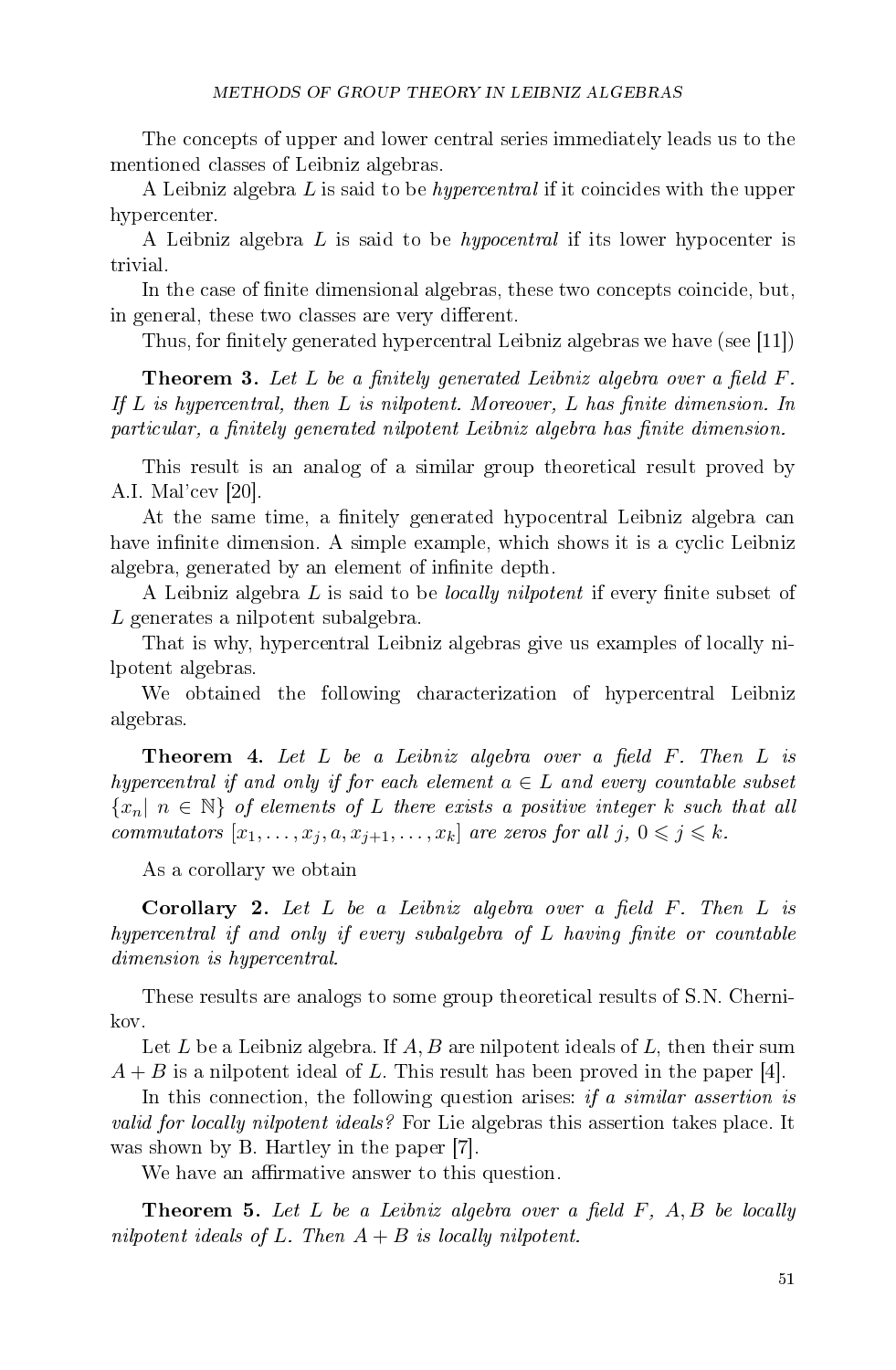As corollaries we obtain

**Corollary 3.** Let L be a Leibniz algebra over a field F and  $\mathfrak{S}$  be a family of locally nilpotent ideals of L. Then a subalgebra generated by  $\mathfrak{S}$  is locally nilpotent.

**Corollary 4.** Let L be a Leibniz algebra over a field  $F$ . Then L has the greatest locally nilpotent ideal.

Let  $L$  be a Leibniz algebra over field  $F$ . The greatest locally nilpotent ideal of L is called the *locally nilpotent radical* of L and will be denoted by  $\text{Ln}(L)$ .

These results are analogues of the results in groups proven by K.A. Hirsch [8] and B.I. Plotkin [22, 23].

The subalgebra  $\text{Nil}(L)$  generated by all nilpotent ideals of L is called the nil-radical of L. If  $L = Nil(L)$ , then L is called a Leibniz nil-algebra. Every nilpotent Leibniz algebra is a nil-algebra, but converse is not true even for a Lie algebra. Every Leibniz nil-algebra is locally nilpotent, but converse is not true even for a Lie algebra. Moreover, there exists a Lie nil-algebra, which is not hypercentral. There is a corresponding example in Chapter 6 of the book [1].

Note the following important properties of locally nilpotent Leibniz algebras.

**Theorem 6.** Let L be a locally nilpotent Leibniz algebra over a field  $F$ .

- (i) If  $A, B, A \leq B$  are the ideals of L such that  $B/A$  is L-chief, then  $B/A$ is central in L (that is  $B/A \leq \zeta(L/A)$ ). In particular,  $\dim_F(B/A) = 1$ .
- (ii) If A is a maximal subalgebra of L, then A is an ideal of L.

Let L be a Leibniz algebra over the field F and H a subalgebra of L. The *idealizer* of  $H$  is defined by the following rule:

$$
I_L(H) = \{ x \in L | [h, x], [x, h] \in H \text{ for all } h \in H \}.
$$

It is possible to prove that the idealizer of  $H$  is a subalgebra of  $L$ . If  $L$  is a hypercentral (in particular, nilpotent) Leibniz algebra, then  $H \neq I_L(H)$ . This leads us to the following class of Leibniz algebras.

Let  $L$  be a Leibniz algebra over field  $F$ . We say that  $L$  satisfies the *idealizer* condition if  $I_L(A) \neq A$  for every proper subalgebra A of L.

A subalgebra A is called ascendant in L, if there is an ascending chain of subalgebras

$$
A = A_0 \leq A_1 \leq \dots A_{\alpha} \leq A_{\alpha+1} \leq \dots A_{\gamma} = L
$$

such that  $A_{\alpha}$  is an ideal of  $A_{\alpha+1}$  for all  $\alpha < \gamma$ .

It is possible to prove that  $L$  satisfies the idealizer condition if and only if every subalgebra of  $L$  is ascendant.

The last result is the following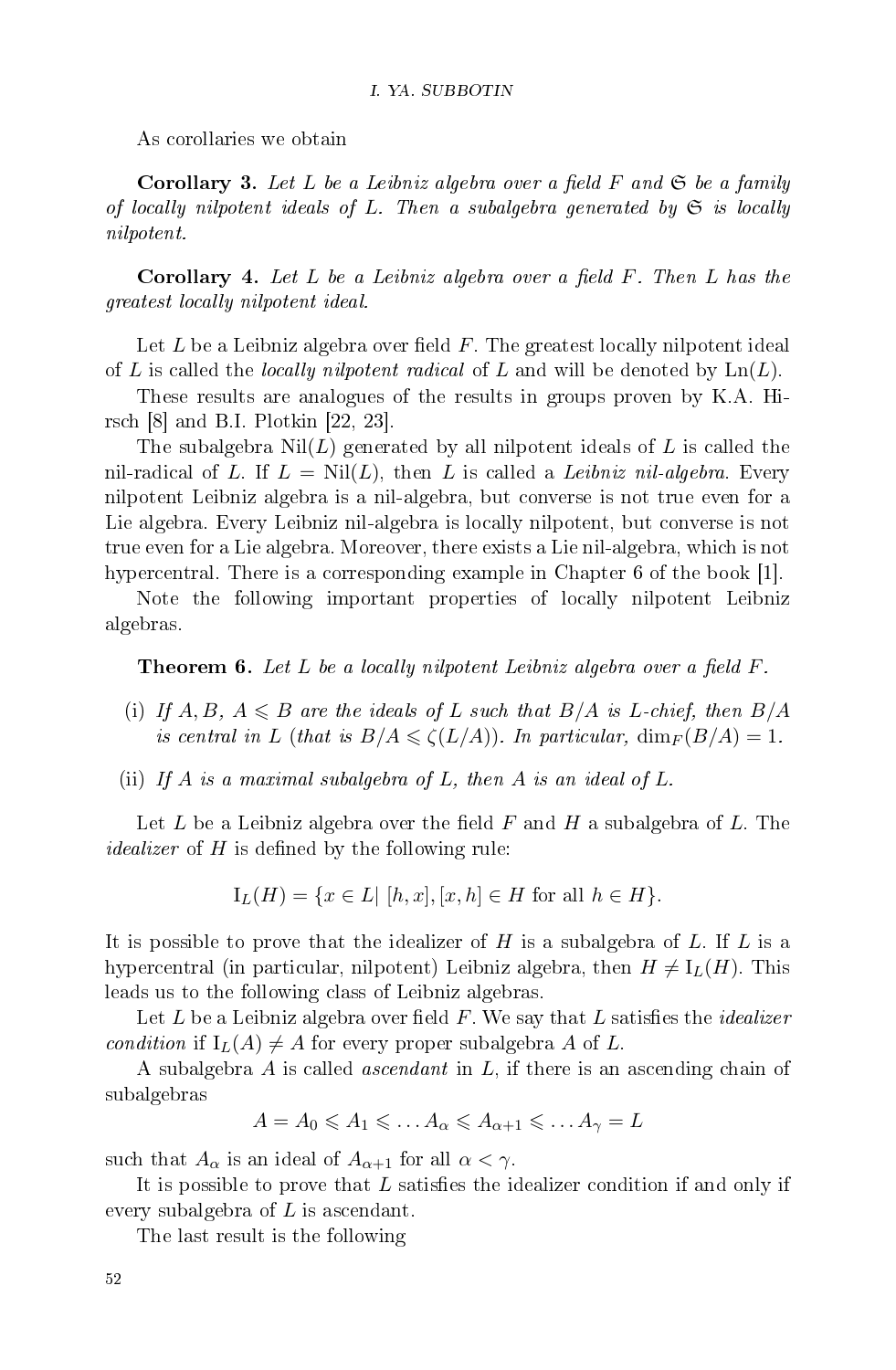**Theorem 7.** Let L be a Leibniz algebra over a field  $F$ . If L satisfies the idealizer condition then L is locally nilpotent.

This result is an analog to famous result proved by B.I. Plotkin for groups [21].

Again, it should be noted that the Leibniz algebras with the idealizer condition will form a proper subclass of the class of locally nilpotent Leibniz algebras. It happens since this is already the case for Lie algebras. A corresponding example could be found in Chapter 6 of the book [1].

#### References

- 1. Amayo  $R.K.$ , Stewart I.: Infinite Dimensional Lie Algebras. Noordhoff International Publishing, 1974.
- 2. Ayupov Sh.A., Omirov B.A., Rakhimov I.S.: Leibniz Algebras: Structure and Classification. CRC Press, Taylor & Francis Group, 2020.
- 3. Blokh A.: On a generalization of the concept of Lie algebra. Dokl. Akad. nauk USSR 165 (1965),  $471-473$ .
- 4. Barnes D.: Schunck classes of soluble Leibniz algebras. Comm. Algebra 41 (2013), 40464065. doi:10.1080/00927872.2012.700978
- 5. Chupordya V.A., Kurdachenko L.A., Subbotin I.Ya.: On some minimal" Leibniz algebras. J. Algebra Appl. **16** (2017), 1750082. doi:10.1142/S0219498817500827
- 6. Chupordya V.A., Kurdachenko L.A., Semko N.N.: On the structure of Leibniz algebras whose subalgebras are ideals or core-free. Algebra Discrete Math. 29  $(2020), 180 - 194.$  doi:10.12958/adm1533
- 7. Hartley B.: Locally nilpotent ideals of a Lie algebras. Math. Proc. Cambridge Philos. Soc. 63 (1967), 257-272. doi:10.1017/S0305004100041177
- 8. Hirsch K.A.: Über lokal-nilpotente Gruppen. Math. Z.  $63$  (1955), 290-291. doi:10.1007/BF01187939
- 9. Kurdachenko L.A., Semko N.N., Subbotin I.Ya.: The Leibniz algebras whose subalgebras are ideals. Open Math.  $15$  (2017), 92-100. doi:10.1515/math-2017-0010
- 10. Kurdachenko L.A., Subbotin I.Ya., Semko N.N.: On the anticommutativity in Leibniz algebras. Algebra Discrete Math. 26 (2018), 97-109.
- 11. Kurdachenko L.A., Subbotin I.Ya., Semko N.N.: From groups to Leibniz algebras: common approaches, parallel results. Adv. Group Theory Appl.  $5$  (2018), 1-31. doi:10.4399/97888255161421
- 12. Kurdachenko L.A., Subbotin I.Ya, Yashchuk V.S.: The Leibniz algebras whose subideals are ideals. J. Algebra Appl. 17 (2018), 1850151. doi:10.1142/S0219498818501517
- 13. Kurdachenko L.A., Subbotin I.Ya., Yashchuk V.S.: On ideals and contraideals in Leibniz algebras. Dopov. Nac. akad. nauk Ukr. 1 (2020), 11-15. doi:10.15407/dopovidi2020.01.011
- 14. Kurdachenko L.A., Subbotin I.Ya., Yashchuk V.S.: Some antipodes of ideals in Leibniz algebras. J. Algebra Appl. 19 (2020), 2050113. doi:10.1142/S0219498820501133
- 15. Kurdachenko L.A., Subbotin I.Ya., Yashchuk V.S.: Leibniz algebras whose subalgebras are left ideals. Serdica Math. J.  $46$  (2020), 175-194.